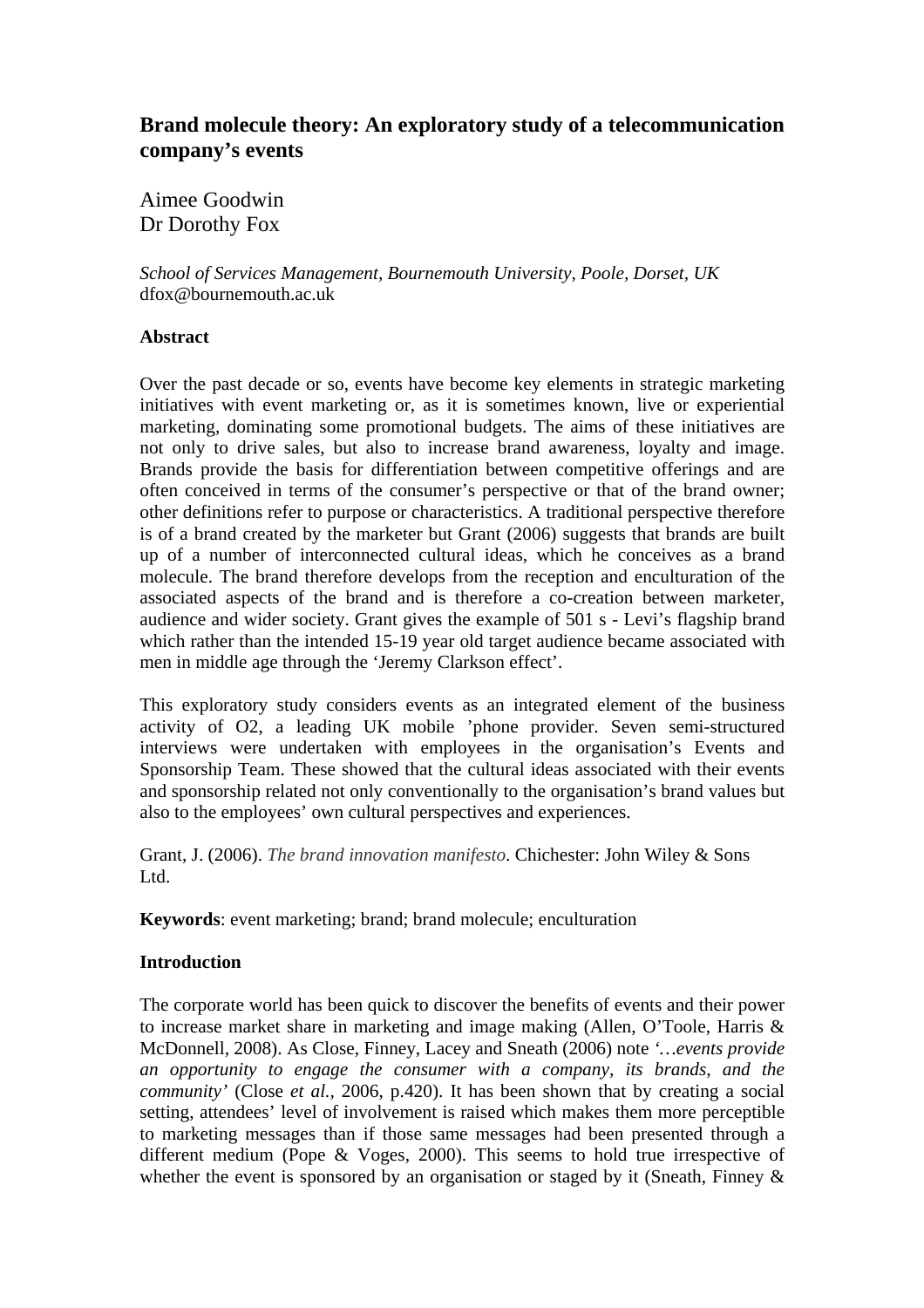Close, 2005). This process of engaging the consumer at an event (known as event marketing) has been found to offer a better Return on Investment (ROI) than other marketing communications media (MPI Foundation, 2004 as cited in Close *et al.,*  2006.)

The inclusion of events as part of the marketing mix is a feature of what Grant (2006) calls *brand innovation*. This is a move from what he labels, 'the Old Model of Branding' to the new in which a different definition of a brand is offered. Moving from a *brand image,* the old model, to a brand being defined as '*a cluster of strategic cultural ideas'* (Grant, 2006, p.27), the new model represents a shift from the creation of a brand by marketers to a co-creation between marketer, audience and society in general. Such brands are built up over time and stem from successive and associated ideas. These connected ideas are shown through a visual representation which Grant refers to as a brand molecule.

This exploratory study considers events as an integrated element of the business activity of O2, a leading UK mobile telephone provider. It seeks to create a partial brand molecule for the organisation, relating to its events programme. O2 is one of the UK's top three leading network providers, with 25% of the market share in 2008, 4% more than previous market leader Orange and 3% more than Vodafone (Mintel International Group Ltd, 2008).

# **Review of the Literature**

#### *Brands*

Narrow definitions of brands have included that of Aaker who stated that a brand is a

…distinguishing name and/or symbol intended to identify goods and services of either one seller or a group of sellers and to differentiate those goods or services from those of competitors. (Aaker, 1991, p.109).

However, Murphy (1988) stated that the elements of a brand include; the product or service, its packaging, brand name, promotion and advertising that is used alongside the overall presentation.

Pringle and Thompson (1999) suggest that there have been a number of waves of branding theories and that through the first and second waves, unique selling point and emotional selling point were used by companies to brand products and services. They argue that these selling points produced a practical manifestation where companies created a brand icon that personified the brand through advertising and association. The third wave outlined by Pringle and Thompson suggests that brands can be viewed as the promises a company makes to its customers.

Grant (2006) argues however, that these formulas were not so much theories of brands but of *brand advertising* because they were adapted to advertising and similar media. Accordingly, brand marketing was therefore about messaging because advertising in its formative stages was about messaging.

He suggests that marketing is now separated into two alternative and competing approaches, which he refers to as *brand image* and *brand innovation*. Companies, he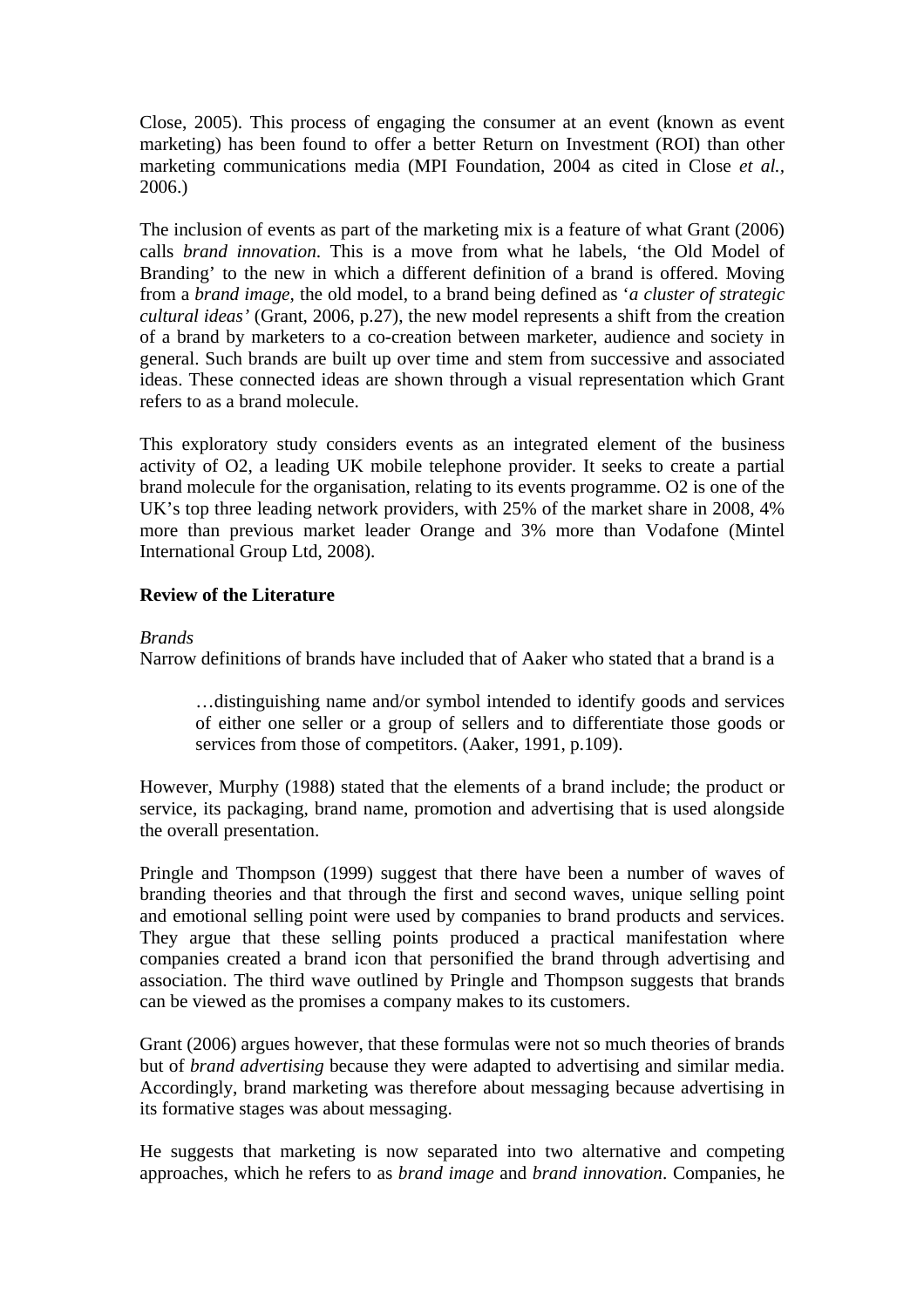argues, are using one or other or combining both approaches. Brand image is static, passive, about advertising, messaging, fantasy and the look and the feel. Brand innovation, in contrast, is dynamic, interactive, about culture, involvement, authenticity and the experience.

A central tenet of brand innovation is therefore the *experience* and Close *et al.* (2006) confirm that experiential marketing provides a new approach to branding and has developed a key role in the contemporary marketing mix. The main aim of experiential marketing outlined by Schmitt (1999) is to create holistic experiences for customers that relate to the brand. These can also provide an opportunity to develop stronger and deeper interactions with customers (Robertson & Wilson, 2008). Pine and Gilmore (1999) contend that *'companies stage an experience whenever they engage customers, connecting with them in a personal, memorable way'* (Pine and Gilmore, 1999, p.3, their emphasis).

Schmitt (1999) identifies a number of different types of experiences a company can create for its customers. These include sensory; affective and physical experiences. He explains that different types of experiences are created using a combination of aspects and approaches, referred to in the literature as experience providers and including:

- Communications
- Visual and verbal identity
- Product presence
- Co-branding
- Spatial environments
- Web sites/ electronic media
- People

More companies, particularly those in commoditised markets, are now moving away from features and benefits marketing and targeting their attentions on creating experiences for customers which incorporate the brand. This in turn provides their customers with perceived benefits over and above the products and services which they purchase (Close *et al.,* 2006).

Event marketing is linked to experiential marketing; however it concentrates on consumer experiences specifically at *events* (Close *et al.,* 2006). Event marketing is defined by Shimp as the '*practice of promoting the interests of an organization and its brands by associating the organization with the specific activity'.* (Shimp, 1993, p.8).

The main motives, he suggests, behind event marketing is to accomplish three goals:

- Increase brand awareness
- Drive sales
- Enhance brand and company image

Sneath *et al.* (2005) distinguish between an event which is staged by an organisation and one that is sponsored by a company. Sponsorship of events is an integral part of the event marketing process as a company needs to be able to access and associate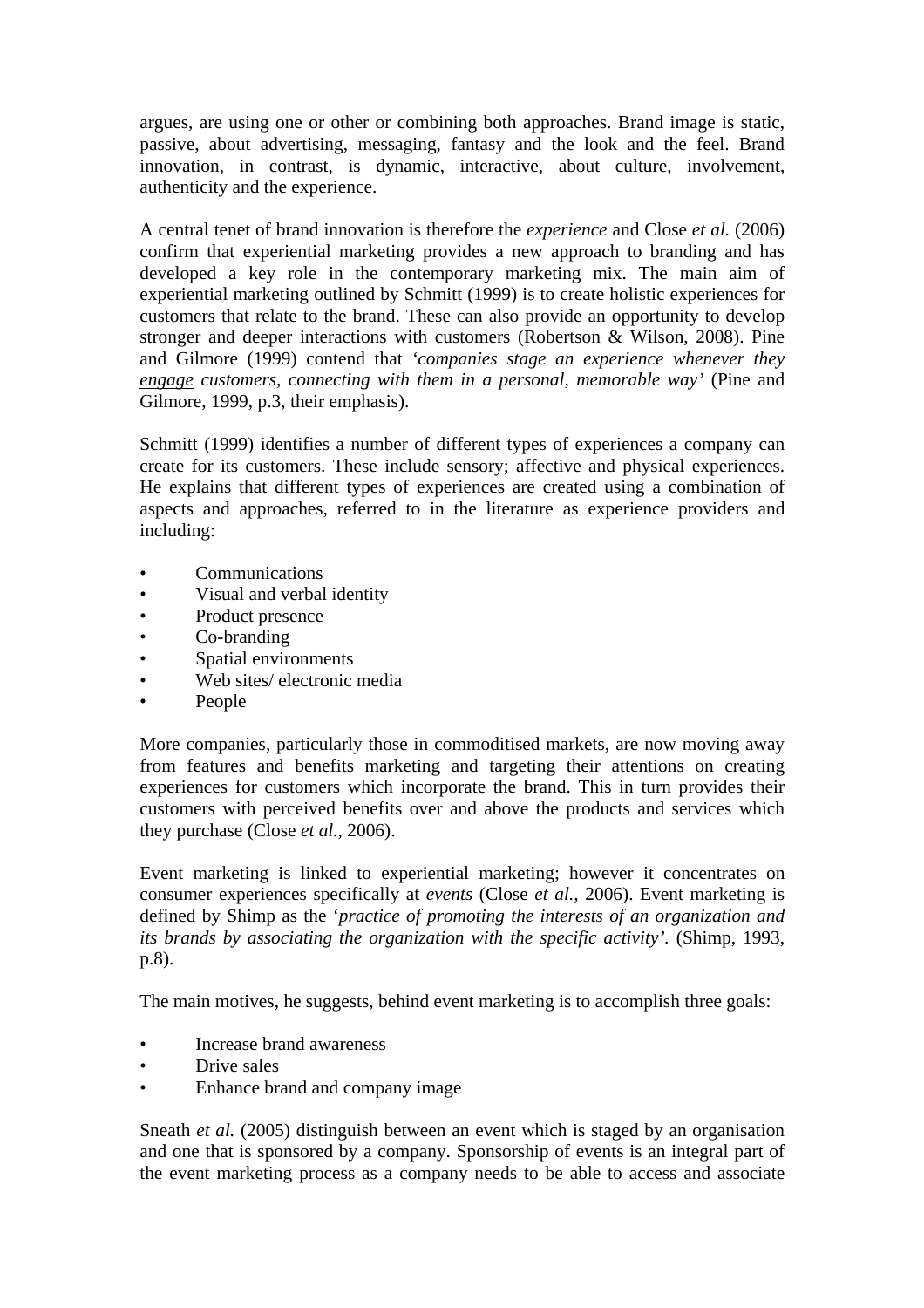themselves with the event to be able to successfully blend their brand and messages and engage consumers at the event (Close *et al.,* 2006).

This however, provides a different experience to one in which the audience is directly engaged with a brand. Close *et al.,* suggest that by providing customers with experiences and showcasing that the brand is associated with the event, positive emotions will be gained towards the brand that in turn will develop brand loyalty and brand preference. However, Robertson and Wilson (2008) emphasise that this will only happen if the brand goes about communicating with customers in the right way. Activities need to add value to the customer's experience of the event and not impose upon it by turning the activity in to a brand and product showcase.

### Johnson confirms:

A decade ago, event marketing rarely was a major component of a brand's promotional plan. But event marketing, or live marketing as it is sometimes known, has grown in popularity. In fact, event marketing now claims the largest proportion of many promotional budgets and accounts for half of all promotional spending. (Johnson, 2008, p.269).

# *Brand molecule*

If organisations are to turn to a brand innovation approach, brands need to be similar to stories in that they have meaning, brands therefore *'… are a means to an end, not an end in themselves'* (Grant, 2006, p.34). These 'stories', Grant maintains, need to be told through different media so that customers and potential customers have an understanding of the meaning behind the brand. He advises that companies use branding to encompass all business activity under one identity so that it is easily recognisable through all forms of media, so that '*branding becomes more like the frame around the picture, than the picture itself'* (Grant, 2006, p.10).

Grant suggests that a brand can be viewed like a molecule, as '*a cluster of strategic cultural ideas'* (Grant, 2006, p.27). The culture of an organisation is the:

…basic assumptions and beliefs that are shared by members of an organisation, that operate unconsciously and define in a basic taken-forgranted fashion an organisation's view of itself and its environment (Schein, 1985, p.6).

Johnson, Scholes and Whittington (2008) advocate the development of a 'cultural web' to understand the culture of an organisation. The web has at its core the paradigm or the collective experience, whilst around the periphery are stories, symbols, power structures, organisational structures, control systems, rituals and routines. These elements underpin the assumptions of the paradigm.

The brand molecule is also socially mediated but goes further as it builds up successive and associated ideas and therefore, '*A brand is not about one consistent idea, but rather an ongoing string of innovations'* (Grant, 2006, p.49). This idea of innovation enhances a company's credibility with its customers (Aaker, 2004). Each new idea that is added to a brands portfolio is understood to add to a brand's interest.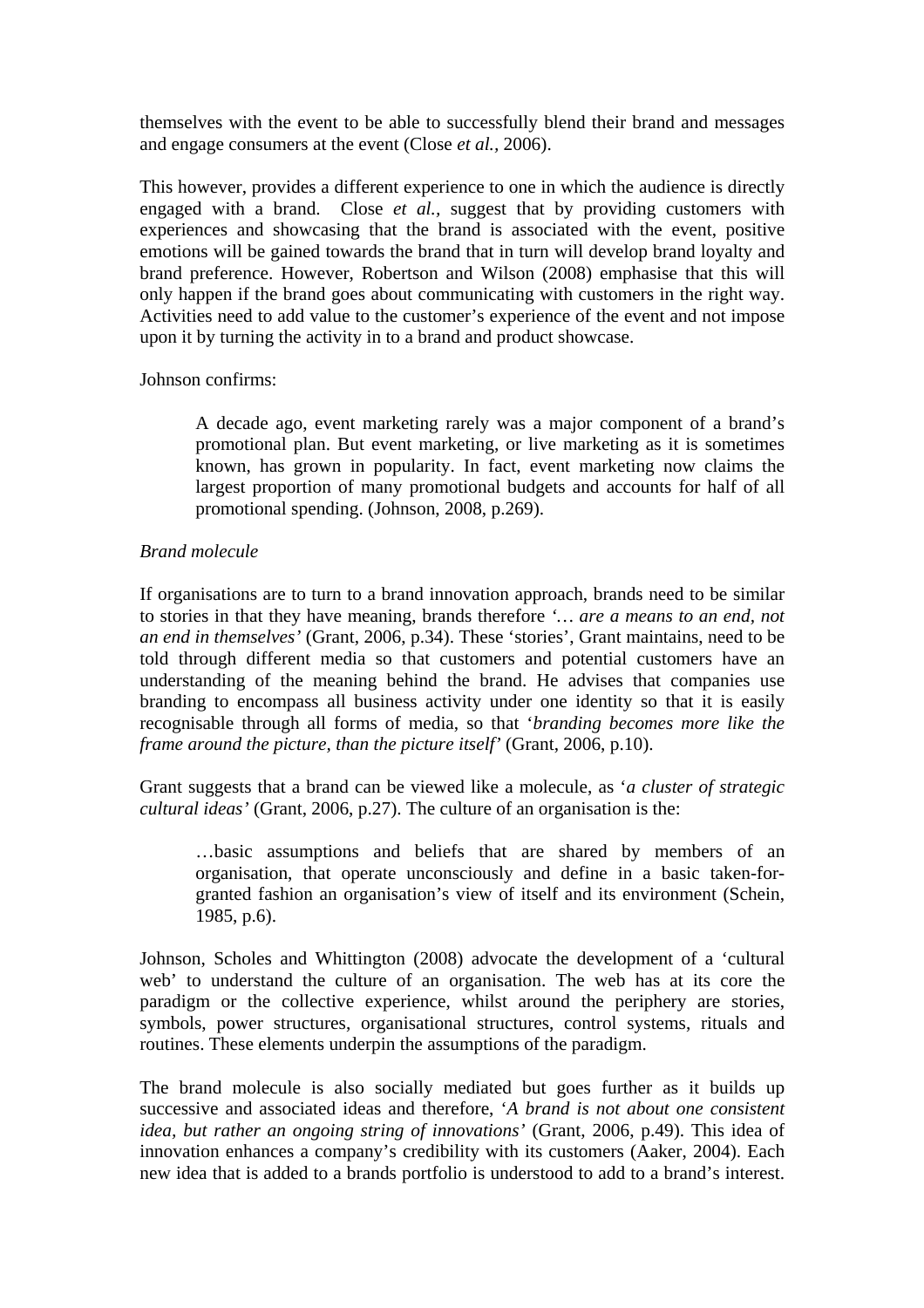Many cultural ideas are seen as a combination of pre-existing ideas. Brand molecules however are made up of an ongoing string of ideas that interconnect with each other, these will change over time as new ideas are introduced and old ones are discarded, creating flexibility for the brand (Grant, 2006). An example of a brand molecule for the Starbucks brand is shown in Figure 1.



# **Figure 1: Starbucks brand molecule Source: Grant, 2006, p. 39.**

Through cultural ideas the brand molecule facilitates how a company is currently using and could potentially use other means to promote its brand other than through advertising. Although Grant cautions that a company may develop ideas that are disjointed and when implemented do not add any value to the brand. He therefore advocates that as with any other marketing plan, there must be a business case when using the brand molecule concept.

Finally, Grant shows that the molecule is not only created by the brand owner and the intended audience as society in general can have an impact on the way in which brands are perceived and how products and services are used. He cites for example, *'501s - Levi's flagship brand – in particular suffered from the so-called 'Jeremy Clarkson effect', the association with men in middle youth*' (Grant, 2006, p. 30).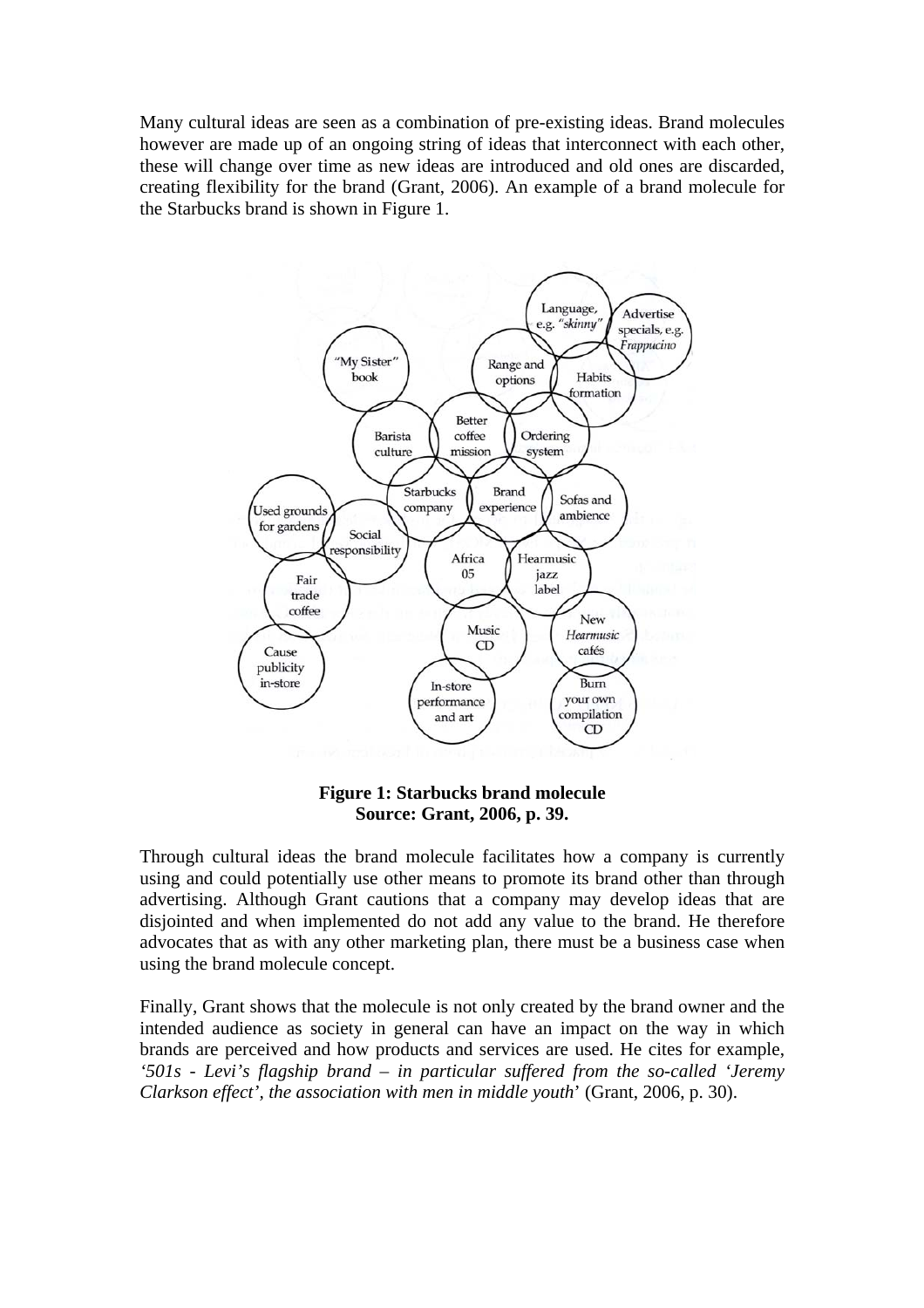# *The context of the research*

O2 demerged from BT in 2001 and has since concentrated on building brand loyalty rather than launching the latest technology in handsets and services (Benady, 2007). The organisation has gained status as one of the UK's leading mobile phone providers and has developed a customer base in the region of 18.4 million customers using loyalty deals for existing customers, creative advertising and weighty sponsorship deals (Benady, 2007). In an interview for Marketing Week, Sally Cowdry, O2's Marketing Director stated, '*Our customer strategy is to put experience at the heart of everything that we do*' (Benady, 2007, p.21). In another interview for Conference & Incentive Travel, the Head of Events stated that '*It's not so much about face-to-face sales anymore but experiential marketing'* (Baggot, 2006, p.17). Therefore, events are an integrated element of business activity. O2 view their sponsorships as ways to add status and value to the brand (O2, 2008) and refer to them as '*interactive partnerships'* (Benady, 2007, p.20).

In this exploratory study of the O2 brand, data from interviews conducted with employees from O2's Events and Sponsorship Team is used to identify the cultural ideas associated with O2 events. This is then assembled into a partial brand molecule (Grant, 2006) of O2.

# **Method**

Semi-structured interviews were conducted by the first author to explore the theory of brand molecule through the specific context of O2's events and the thoughts of the participants. Clark, Riley, Wilkie and Wood (1998) suggest that a semi-structured approach to interviewing allows the researcher to identify and assess the respondents' '*emotions, values and attitudes'* (Clark *et al.,* 1998, p. 132) and was therefore an appropriate methodology.

Specific areas and topics needed to be addressed throughout the interviews and these were therefore set out in a schedule to ensure that the interviewee and resulting data were focused. However, a semi-structured approach also enabled the interview process to be flexible and therefore when any interesting or new subject areas were introduced by participants they could be developed and explored further. Kane and O'Reilly-De Brun (2001) believe that by conducting inductive research, patterns, themes and relationships unfold or emerge, rather than be restricted to a conceptual framework or theory.

Seven interviews were conducted; the first was undertaken to act as a pilot interview in which to trial the interview questions and their relevance to the research topic. Very minor modifications were then made to the interview schedule. Subsequently six further interviews were carried out with members of the Events and Sponsorship Team. The team is small and the seven people interviewed represented the departmental heads and a selection of managers. The roles of the participants within the organisation are detailed below:

- Head of Events
- Senior Event Manager
- Event Managers (A) & (B)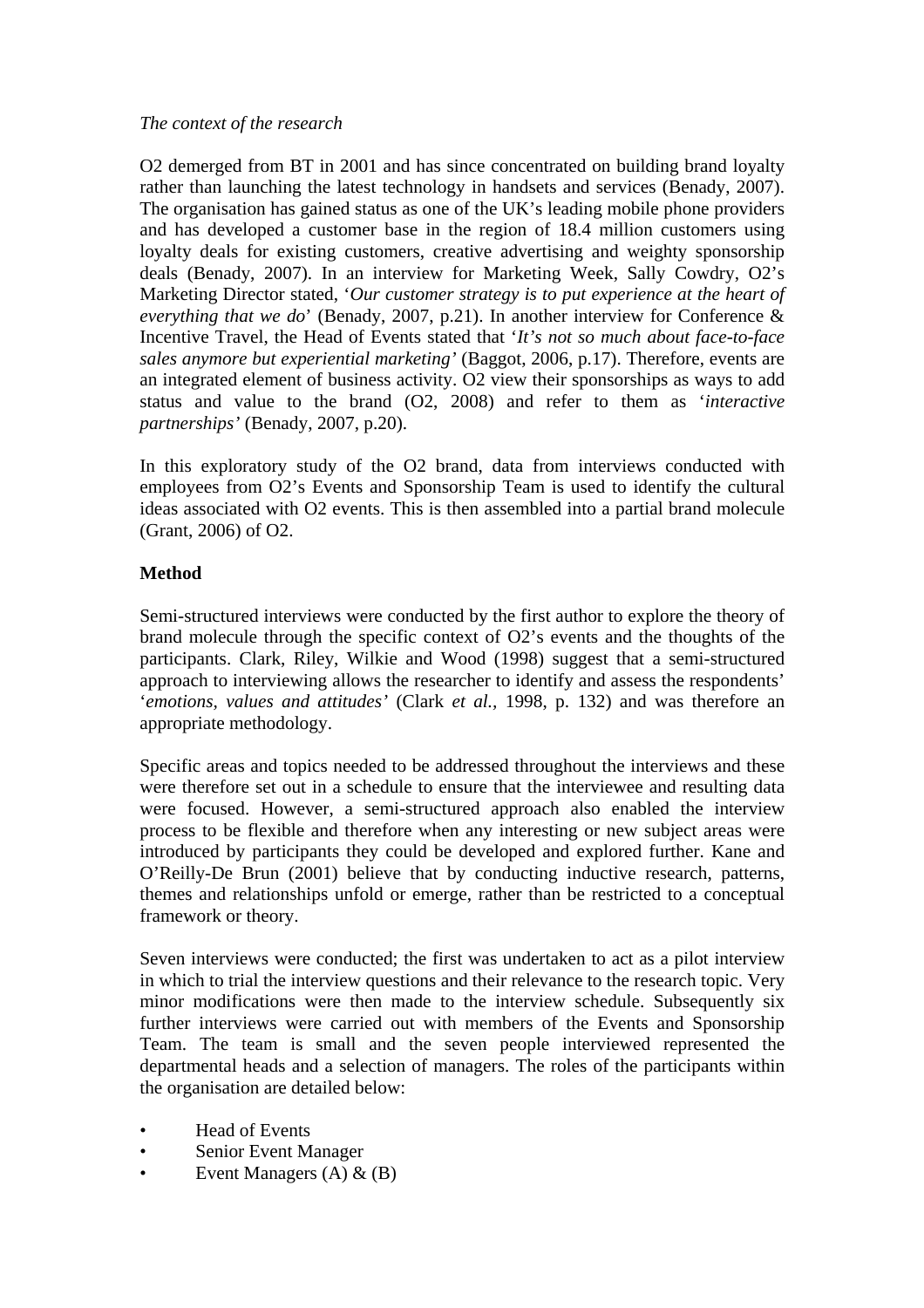- Head of Sponsorship
- Music Sponsorship Manager
- Sport Sponsorship Manager

With their permission, the participants have been referred to by their job title in the findings below.

The interviews were recorded using a digital recorder and the researcher compiled notes throughout the interviews outlining interesting and reoccurring thoughts, opinions and details. The recordings were reviewed and transcribed. These were used in conjunction with the field notes to outline and group any patterns, themes, reoccurrences, interesting comments and relationships that became apparent in the interviews (Fisher, 2007). Colour coding was then used to highlight different cultural elements as outlined by Grant (2006). From these themes, three categories were identified. These were used to organise the successive, and associated cultural ideas that relate to O2's events, namely:

- 1. Partnerships
- 2. Propositions/Objectives
- 3. Beliefs/Values

Thereafter, a brand molecule diagram for the O2 events was developed.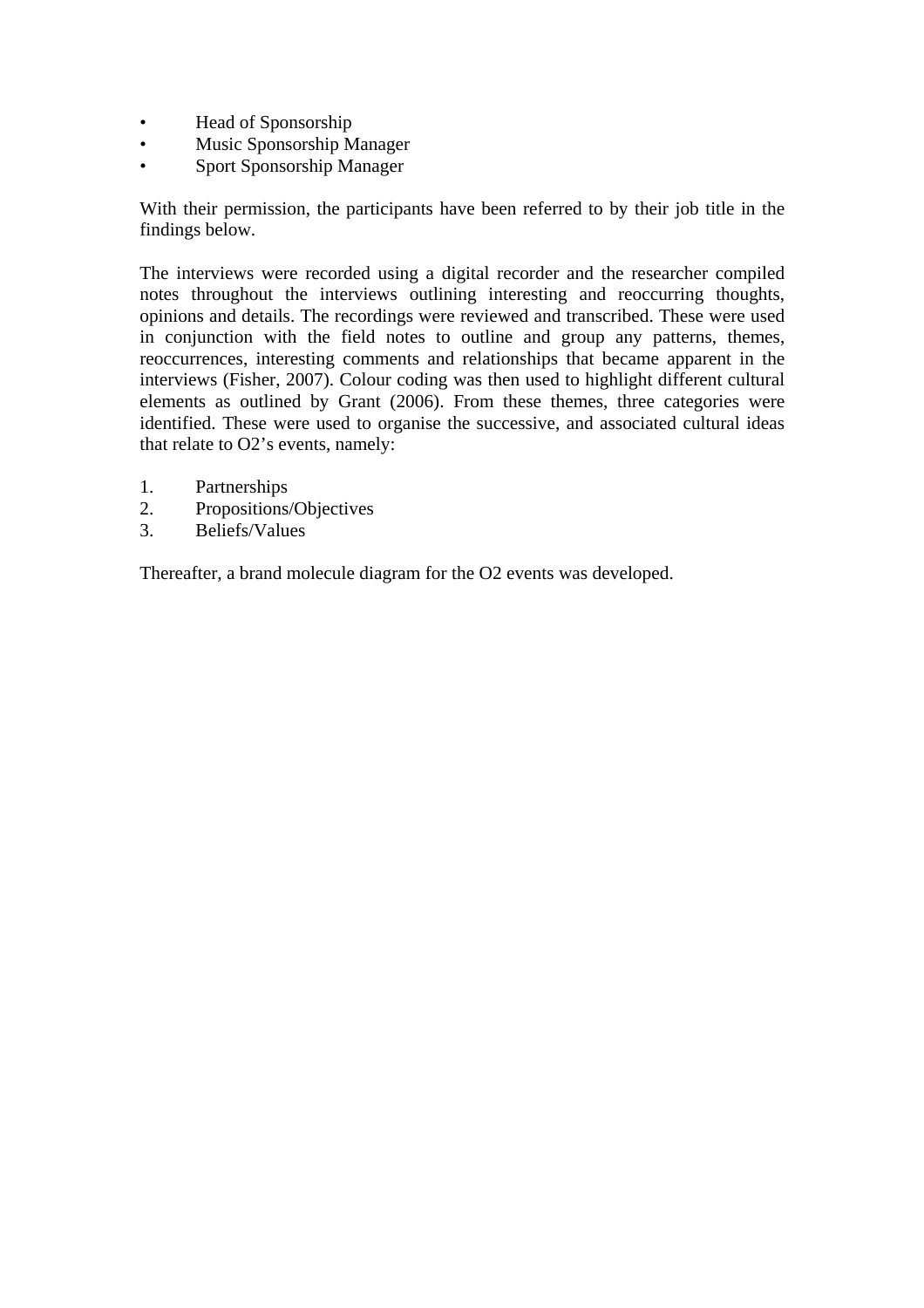

**Figure 2 - O2's events brand molecule**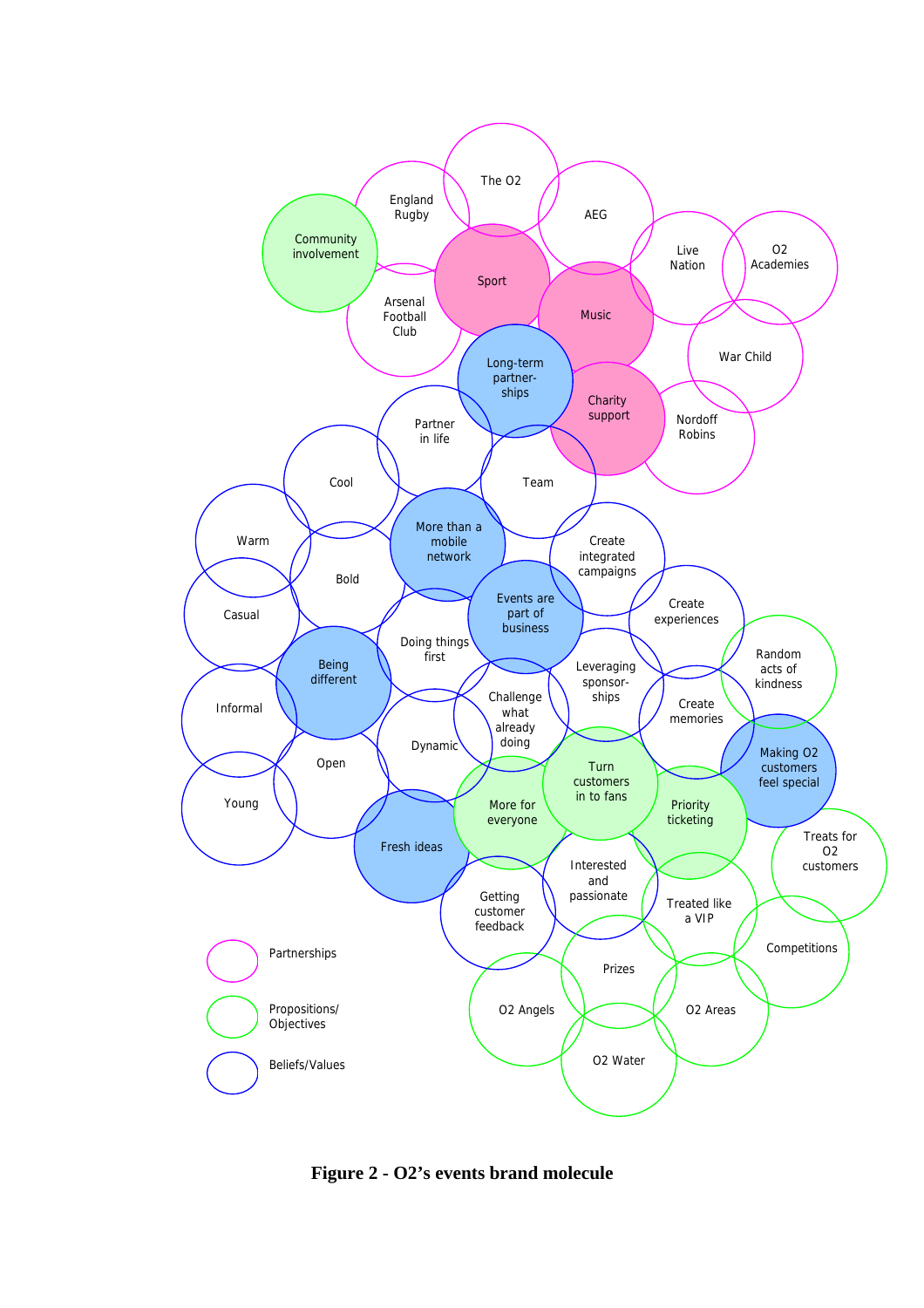# **Findings and discussion**

# *1. Partnerships*

Throughout the interviews and research conducted on O2 it became apparent that O2's partnerships and sponsorships are predominantly across three areas, sport, music and charity. The molecule (see Figure 2) shows the individual partnerships that are associated to the three areas and how they relate to each other.

All of the partnerships that O2 have are due to the development of long-term relationships. Five of the participants mentioned O2's partnership with England Rugby. The Sport Sponsorship Manager commented:

*England rugby we've sponsored that since 1989 in one form or another, BT and Cellnet before we changed to O2 in 2002, so we've got a long standing relationship with both in the sporting field and when we changed over to O2 in 2002 we used that to really help launch the brand and we used England rugby especially as a platform to do that.* 

Another long-standing partnership identified by the Sport Sponsorship Manager, amongst other participants, is with Arsenal Football Club:

*And then we have Arsenal, which we've been involved with for seven years we started sponsoring them in 2002 erm and again to help launch the brand and obviously get to a completely different section of the industry.* 

The O2 (arena) is connected to sport as the venue is becoming increasingly used to host sports events, which O2 have and are going to be involved with. In addition to the partnerships in sport, two long-term relationships were identified within the music industry.

The first is with music promoter Live Nation. For the past four years O2 have been the headline sponsor for one of Live Nations festivals in Hyde Park, which was called O2 Wireless. The Senior Event Manager stated:

*After four years O2 Wireless has become part of an established brand, one that is recognised you know by our customers.* 

Although Live Nation and AEG are separate partnerships they are connected on the molecule as the AEG partnership has been seen to develop from the Live Nation partnership and their activities are interconnected. The relationship that O2 developed with Live Nation has recently provided O2 with the opportunity to take over the naming rights of a number of venues owned by Live Nation, forming an alliance. The venues previously named Carling Academies are now known as O2 Academies. The molecule does not show the O2 Wireless Festival, as O2 will no longer be the headline sponsor. However the O2 Academies alliance is a natural progression from the O2 Wireless Festival hence they are shown on the molecule.

The second involvement with music is with Nordoff Robins a charity for children with learning difficulties. Event Manager (A) explained: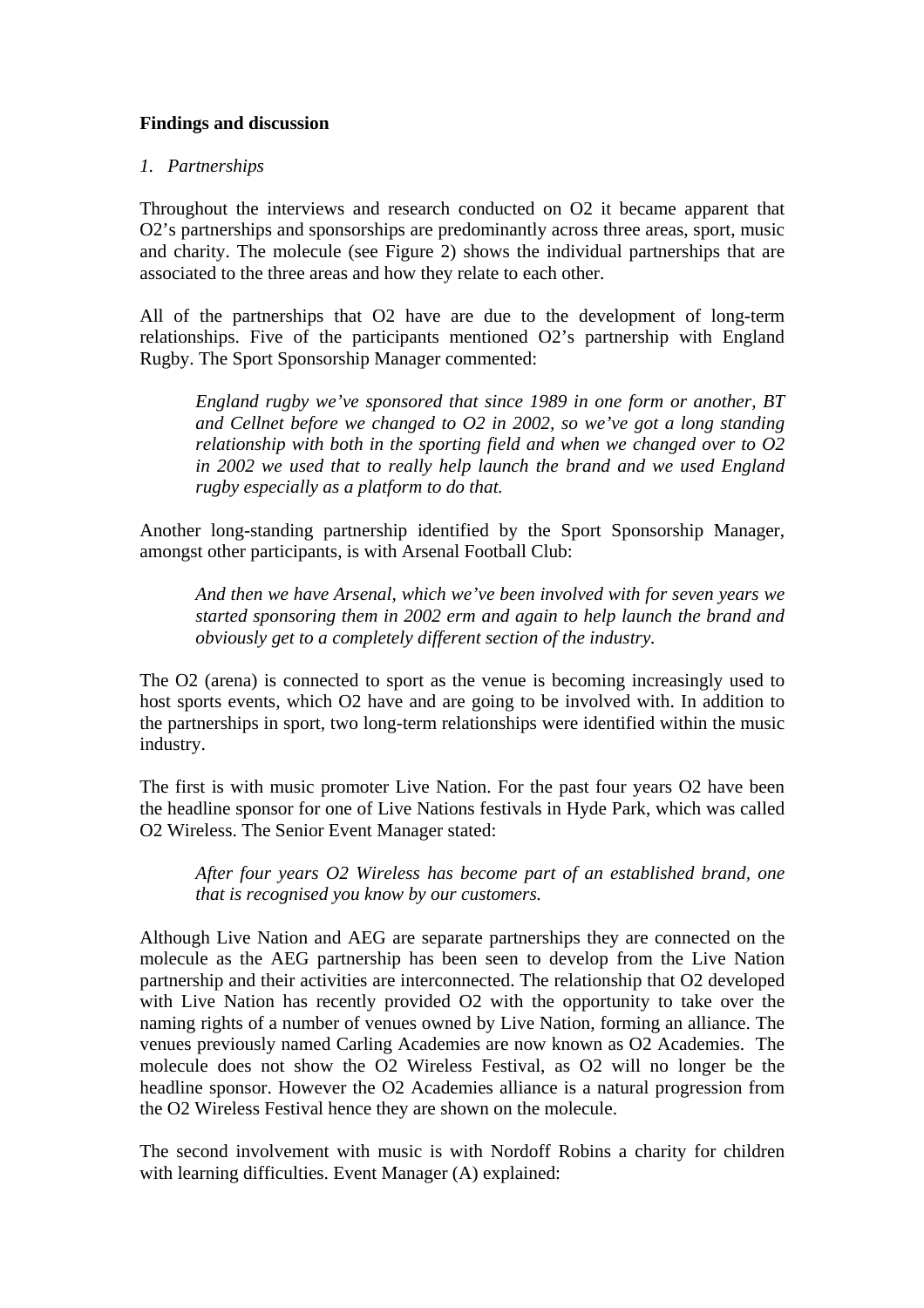*We work heavily with Nordoff Robins, which is a music charity, we do a lunch with them and have been for the past four or five years erm and we've started to do other little events with them, just before Christmas we did a quiz night with them.* 

The molecule shows this relationship and its connection to the recent partnership O2 have had with War Child, another music related charity. This partnership developed from O2's association with Nordoff Robins and the alliance with Live Nation, as a launch event was held at one of the O2 Academies. The molecule illustrates that these partnerships have developed from one another and Live Nation, O2 Academies and War Child are associated.

The participants' personal cultural perspectives also feed into the molecule. The Event Manager (A) referred for example, to her own love of music and how she likes to work on music events. Similarly, the Event Manager (B) revealed that he is a music and sports fan and likes to support underprivileged kids. The Head of Sponsorship and the Music Sponsorship Manager in addition to the Sport Sponsorship Manager also described their love of sports.

# *2. Propositions/ Objectives*

During the interviews a number of propositions that O2 provide for customers and the strategic objectives associated to them became apparent. The propositions identified include:

- Priority ticketing
- Random Acts of Kindness
- Treats for O2 customers
- Prizes / Competitions
- Treated like a VIP

These are things that O2 try to incorporate across all of their events to enhance their customer's experience. The Head of Events explained that priority ticketing is something that the company is using across events and commented:

*We are trying to get it into every event that we do in some way or another so that people feel as though they're special you know.* 

The O2 customer areas referred to include:

- O2 Bars
- O2 blueroom
- O2 Chill
- O2 Create
- O2 Lounge
- O2 Concierge

The Sport Sponsorship Manager explained: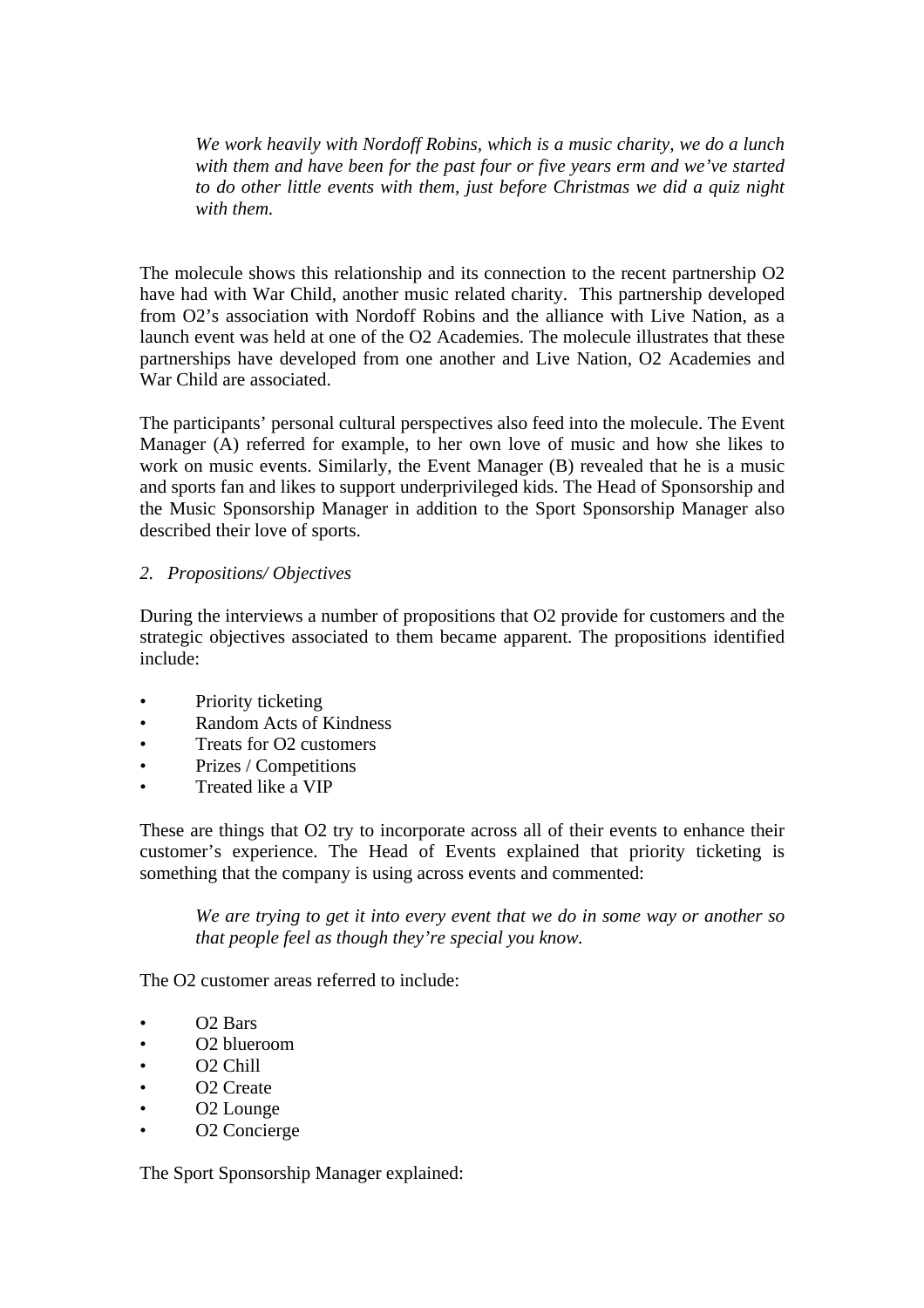*The O2 blueroom is a priority area that O2 customers can gain access to and get above and beyond what the normal public get.* 

The Head of Sponsorship justified why these areas are used and commented about the O2 Bars and blueroom specifically, stating:

*We use them to really enhance the experience and create a fantastic experience for our staff and customers when they go to the events rather than just sticking our logo on and not having any presence.* 

Other properties that O2 have developed include:

- O2 Angels
- O2 Fast lanes for queuing
- O2 Branded water

O2 Angels are promotional staff that are branded O2 and wear wings to differentiate them from other staff. They have been used by O2 at events for a quite some time, the Music Sponsorship Manager commented:

*There's our Angels I think they're at every event their roles obviously differ but they're consistently with O2.* 

Many of the participants stated that these simple aspects are beneficial to customer experiences and are used throughout the different events and partnerships. When talking about the fast lanes for queuing the Head of Events explained:

*It is at the O2, and it will be at the Academies. It's those sorts of benefits that customers think it's worth being on O2 for.* 

Highlighted on the molecule are four of O2's main objectives, community involvement, more for everyone, turning customers in to fans and priority ticketing. These have been the main focus for O2 events over the past few years and will continue to be the main areas of focus going forward.

O2's involvement with community projects is currently being developed and executed through partnerships in the sports industry. As a result of this, community involvement is detached from the other propositions on the molecule. Although they are all closely connected the way in which brand molecules are constructed makes this difficult to show. From the interviews it became apparent that O2 support a children's community project at Arsenal Football Club and through the partnership with England Rugby O2 support a wide variety of community rugby events nationwide.

It also became evident that more recently O2 are making a conscious effort at events to provide benefits for all attendees not just O2 customers. Event Manager (A) outlined that in previous years attention was focused on O2 customers only, which often excluded other attendees at public events, thus creating a negative image for the company. Event Manager (B) referred to how this had changed: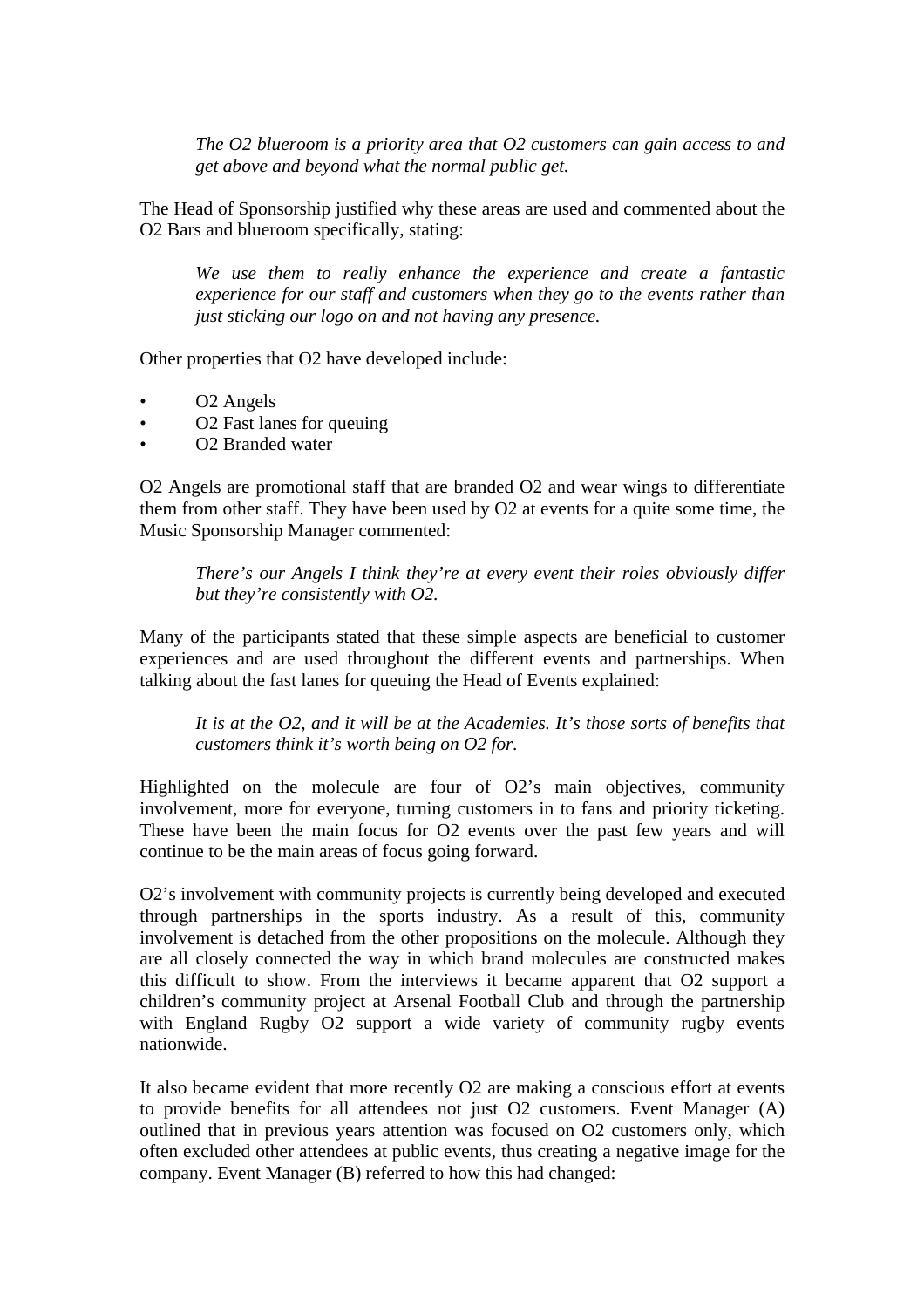*We let our customers' friends, whatever network they're on, jump in to the party as well.*

The molecule shows that this change in focus is connected to getting customer feedback, as this is how the company became aware of the negative effects. It is also connected to the idea of challenging what you are already doing as it is a new focus for the company that differs from what they have done in the past.

Turning customers in to fans is one of the most important objectives for O2, and was identified by five of the participants throughout the interviews. O2 make a conscious effort to leverage their sponsorships and incorporate assets in many areas of business activity in addition to events. The molecule shows that leveraging sponsorships and creating memories are connected to turning customers in to fans. This is because these are the ways in which O2 provides added value for their customers and seeks to create positive associations with their customers through their interests and hobbies. This in turn, it is hoped, will increase brand loyalty and preference as customers become emotionally attached with O2's brand and the partnerships that they have.

The Senior Event Manager explained:

*Two years ago the business, the board of O2, recognised that events were the only way to get close to the customer so it became a big focus for erm the top key objectives within O2 which is amazing.* 

Providing priority ticketing for customers is also a main objective for O2, this proposition started with partnerships in the music industry. However providing this benefit for customers in sport is becoming increasingly important and a focus for the future. Once again the way in which a brand molecule is constructed causes issues in making these connections visible. The molecule shows that creating memories, making O2 customers feel special and turning customers in to fans are connected to priority ticketing. These four areas are very closely connected as the benefits that priority ticketing offers for O2 customers is affecting the experiences and perceptions customers have of the brand and the services it offers.

When talking about customers Event Manager (B) commented:

*We want to look at the ways in which we can touch them and speak to them and potentially turn those customers in to fans which is one of our big objectives.* 

The Head of Events compares this idea of customers being fans to being a football fan and explained:

*If you're an Arsenal fan and they lost every week and they lock you out, you still queue up for three hours to get in the door, you would never change your religion and that what you aim to get and it's very hard to say that about a mobile 'phone. But that's the sort of response you want from a customer is I will always stay with O2 because they look after me.*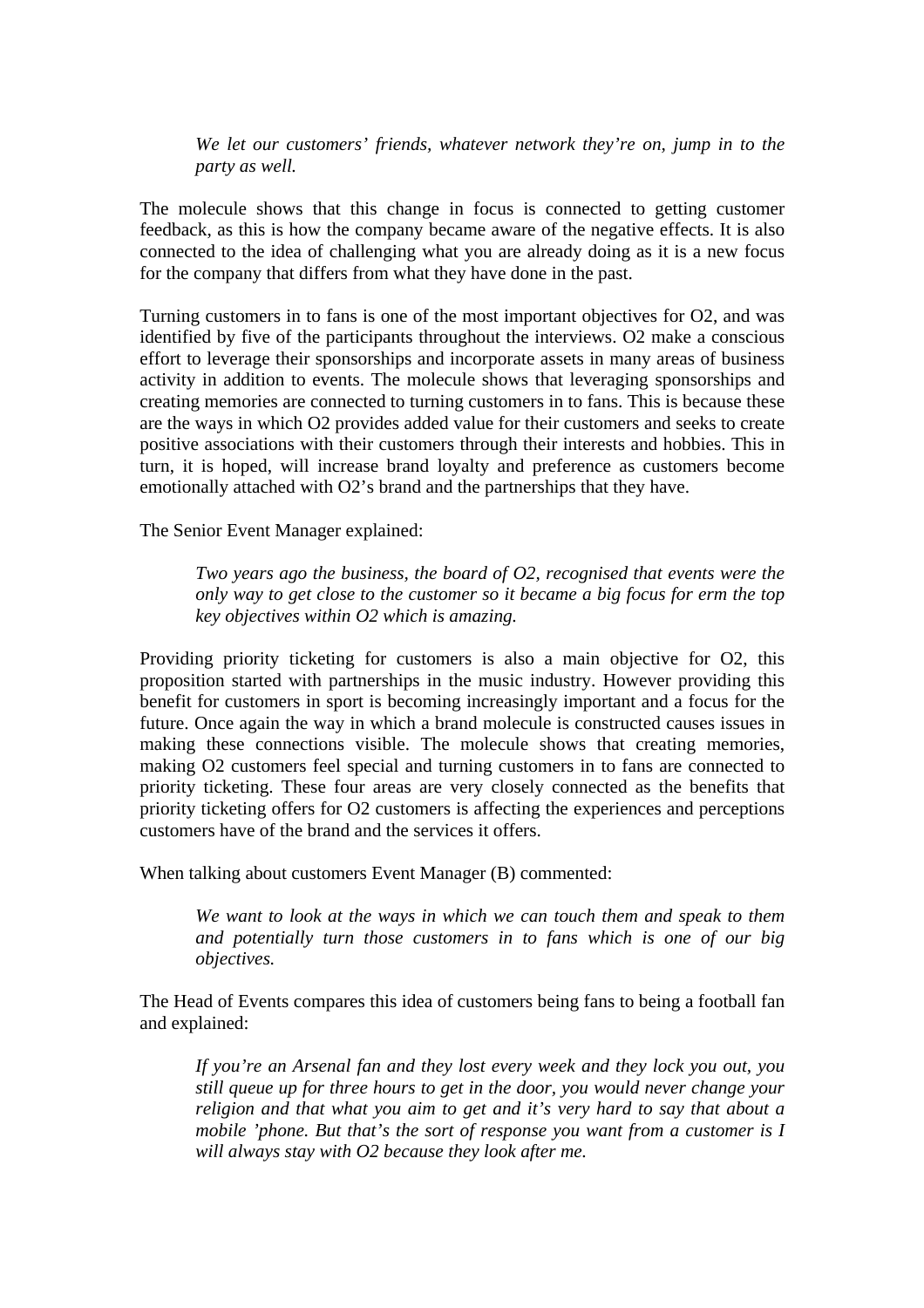The objective of turning customers in to fans is expanded upon by the Sport Sponsorship Manger who talked about emotionally engaging customers and stated:

*We do a lot of branding, and that branding creates a lot of affinity and association but it's the events that really go beyond that and it's the events that really drive the emotional engagement erm provide something that is a little bit more memorable.* 

This again relates to the view of Close *et al.* (2006) who believe that by creating positive emotions in relation to event activity, customers will develop a higher level of loyalty towards the brand.

Throughout all of the partnerships, events and activities that O2 undertake, the main focus is always on the customer, making them feel special. Event Manager (A) explained:

*We weave in the brand into all of our events that we do whether it be the look and feel, our promotions, our Angels and through the experience activity that we do at the events but basically we make sure that our customers feel wanted, liked, loved.* 

### *3. Beliefs/ Values*

Throughout the interviews the participants identified a number of reoccurring beliefs and values and highlighted on the molecule are the five which appeared to be most important: more than a mobile network, events are part of business, making O2 customers feel special, being different and fresh ideas.

The idea of keeping things fresh was mentioned by all of the participants, the Head of Events explained:

*I think that we continually strive to improve we talk about freshness and differentiation and these are the two biggest words in events for us.* 

This idea of differentiation was also mentioned by two of the other participants, Event Manager (B) commented:

*I think that one of the key things is that erm actually doing things a little bit different, erm and not shouting and not doing things in an arrogant fashion so sort of enhancing someone's experience other than kind of taking over it.* 

They also mentioned when talking about O2's events and partnerships:

*We try to not be followers of the crowd but leaders.* 

Grant (2006) believes that brands are built up through innovative ideas and Aaker (2004) stresses that innovation enhances a company's credibility with its customers. As well as fresh and different, when talking about the company's culture a number of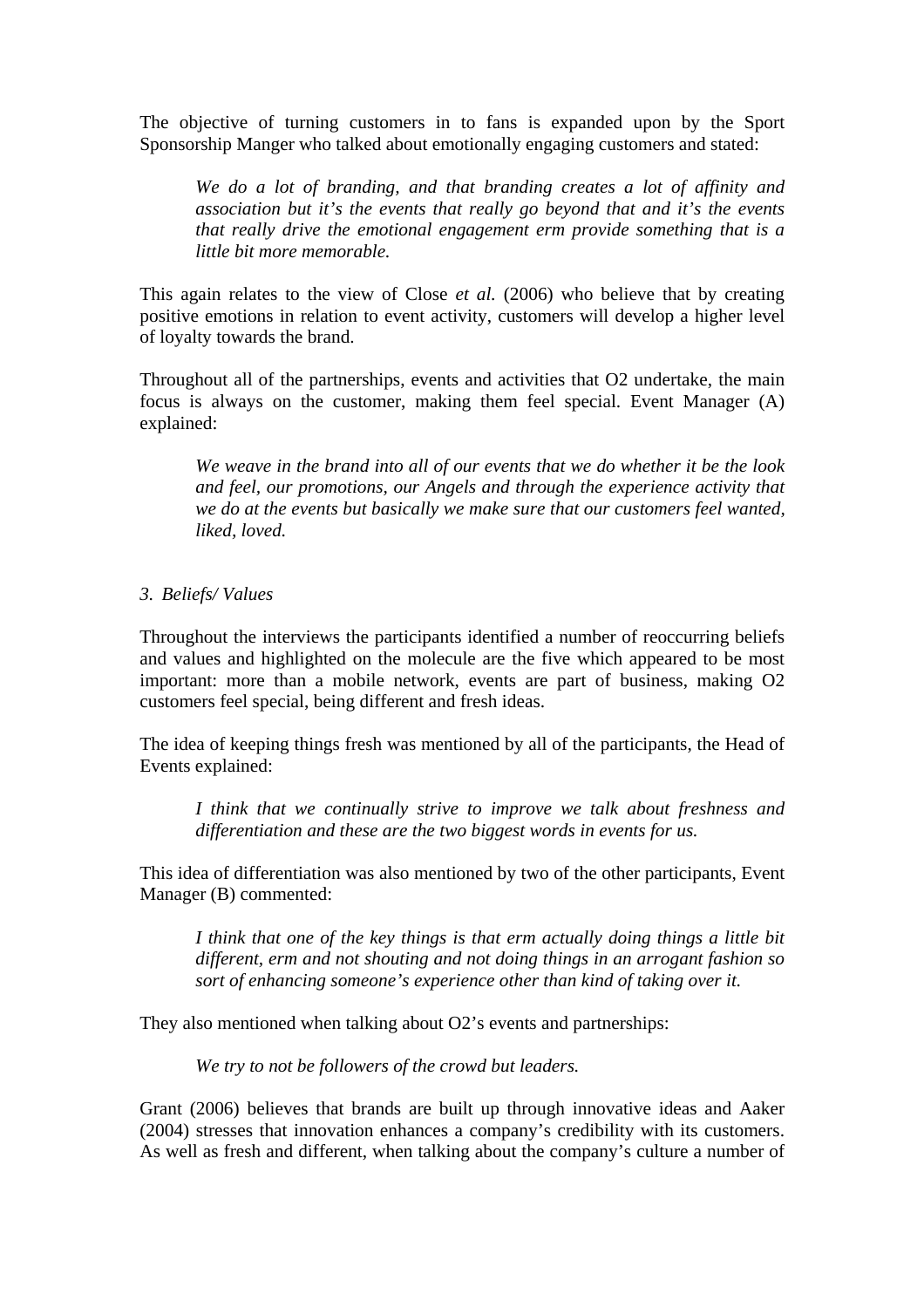recurring words associated to the values of O2 and its brand were detailed, these included:

- Bold
- Open
- Dynamic
- Cool
- Young
- Casual
- Relaxed
- Warm
- Informal

The Sport Sponsorship Manager explained:

*O2's values are to be sort of bold, to be open, to be fresh and to think along those lines is to challenge what your already doing to make it better and erm making an influence with what you're doing.* 

The idea of challenging what you are already doing was also mentioned by Event Manager (B) who stated:

*I think we are a lot more as a brand, and one thing I really like about O2 is we are really proactive with our sponsorships and we actually go out and do things from a new extent like the O2 Academies its taking leveraging to a different level.* 

The leveraging of the sponsorships and partners provide O2 with a competitive advantage. It was mentioned by three of the participants that O2 want to be more to customers than a mobile network and they use their events and partnerships to make this happen. The Head of Events believes:

*We're about going out there and saying we're O2. We're not just a mobile 'phone network. What we are, is we're your partner in life.* 

On the molecule the 'more than a mobile section' is connected to 'partner in life' as this is something that O2 are hoping to achieve through event activities and customer benefits via existing and future partnerships. This idea of being more than a mobile network and becoming a partner to customers' lives means that these two areas need to also be connected to the different partnerships O2 have and a number of the propositions that O2 offer customers, including priority ticketing and turning customers in to fans.

The Head of Events believes:

*The experiential stuff does your brand more good than the labelling and branding stuff does.* 

The Senior Event Manager goes in to further detail and explained: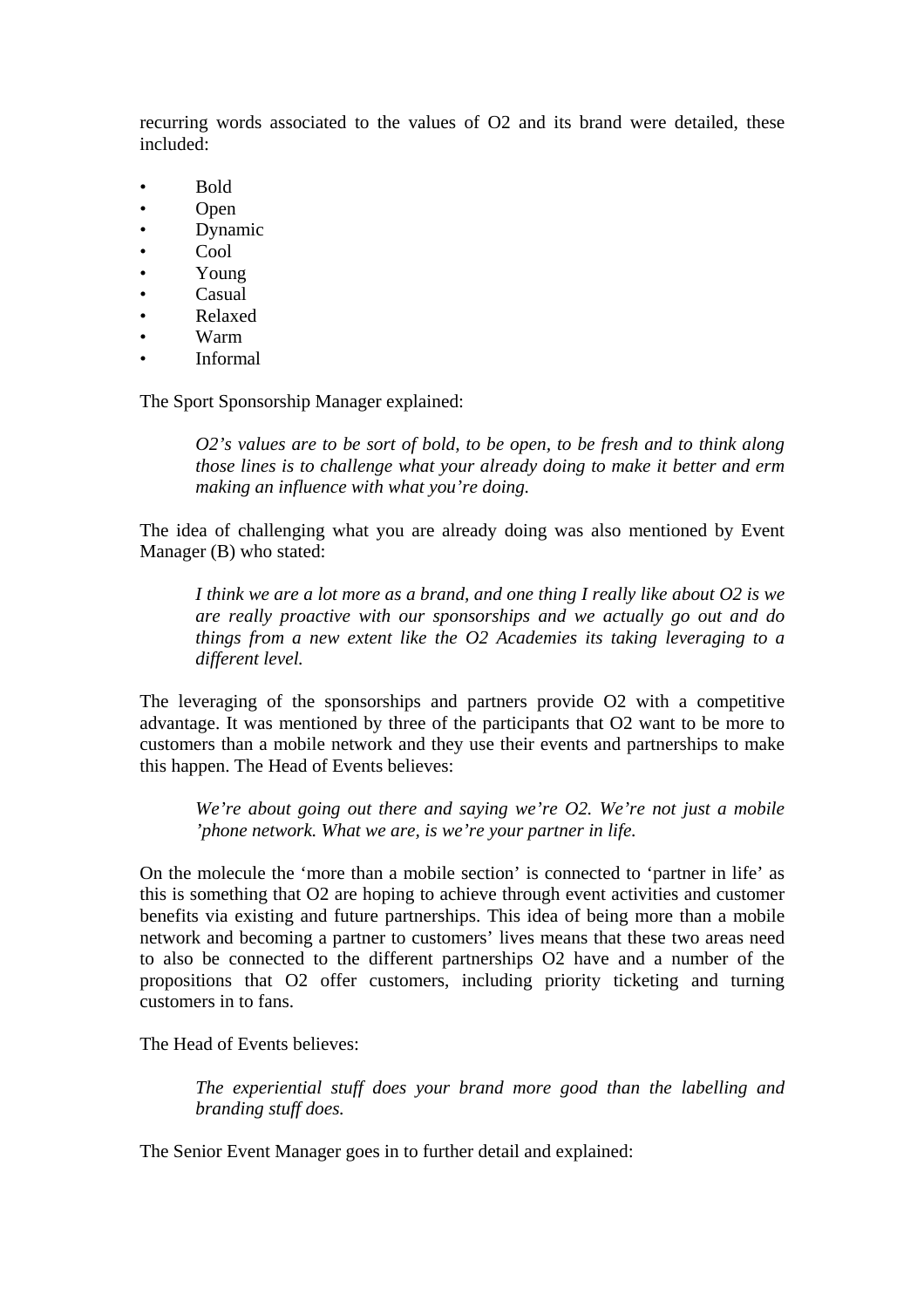*It's not just about giving free things and it's not just about badging things and sticking an O2 stamp on them. It's actually about the experience and the memories that people take away from the event.* 

In addition to being more than a mobile network to customers, events are increasingly becoming part of O2's business activity. The Head of Sponsorship at O2 reiterates that events are not one off occasions for O2; they have their own in-house events team and are involved with around 500 events per year. This area is connected to creating integrated campaigns and leveraging sponsorships on the molecule as the sponsorships and their assets are used to their full potential across all business activity with events are being used to support this. Although these connections are illustrated on the molecule, connections need to be apparent with the different partnerships and some of the propositions, such as treats for O2 customers and again turning customers in to fans.

The Sport Sponsorship Manager mentioned a related idea:

*If you associate yourself with success people will love you and want to follow in your footsteps you know.* 

Making O2 customers feel special is connected to creating memories and priority ticketing on the molecule as previously mentioned, these activities are affecting customer's perceptions of O2. Shown on the molecule are connections between priority ticketing, treats and random acts of kindness. Providing customers with such added benefits for being an O2 customer are some of the ways O2 are making their customers feel special, as their friends and family on other networks are not receiving the same service from their network providers.

The brand molecule for O2's events shows how the different cultural ideas associated with the partnerships, propositions/objectives and beliefs/values are connected and have progressed and developed overtime. As the activities are kept relatively consistent across different events and partnerships as well as being part of integrated campaigns a large number of the ideas are connected. This has proved difficult to illustrate due to the way in which a brand molecule is constructed.

# **Conclusions**

This research has been contingent upon the perceptions of the O2 Events and Sponsorship Team participants and must therefore be considered a subjective view. Nonetheless it reveals that the cultural ideas associated with O2's events are not simply about the brand values the company has identified and sought to pass on to their employees. Rather, they are more about the partnerships that the Team manage and are involved with, the propositions and objectives that they develop and achieve through event activities and the beliefs of the people that organise and run the events.

Furthermore, it has been shown that not only do the company's objectives relate to the cultural ideas of O2's events, but also that a number of them have become part of the culture itself. Activities in the form of propositions and beliefs that are directly related to some of the objectives are shown on the brand molecule. Turning customers in to fans and providing customers with priority ticketing are two of the main objectives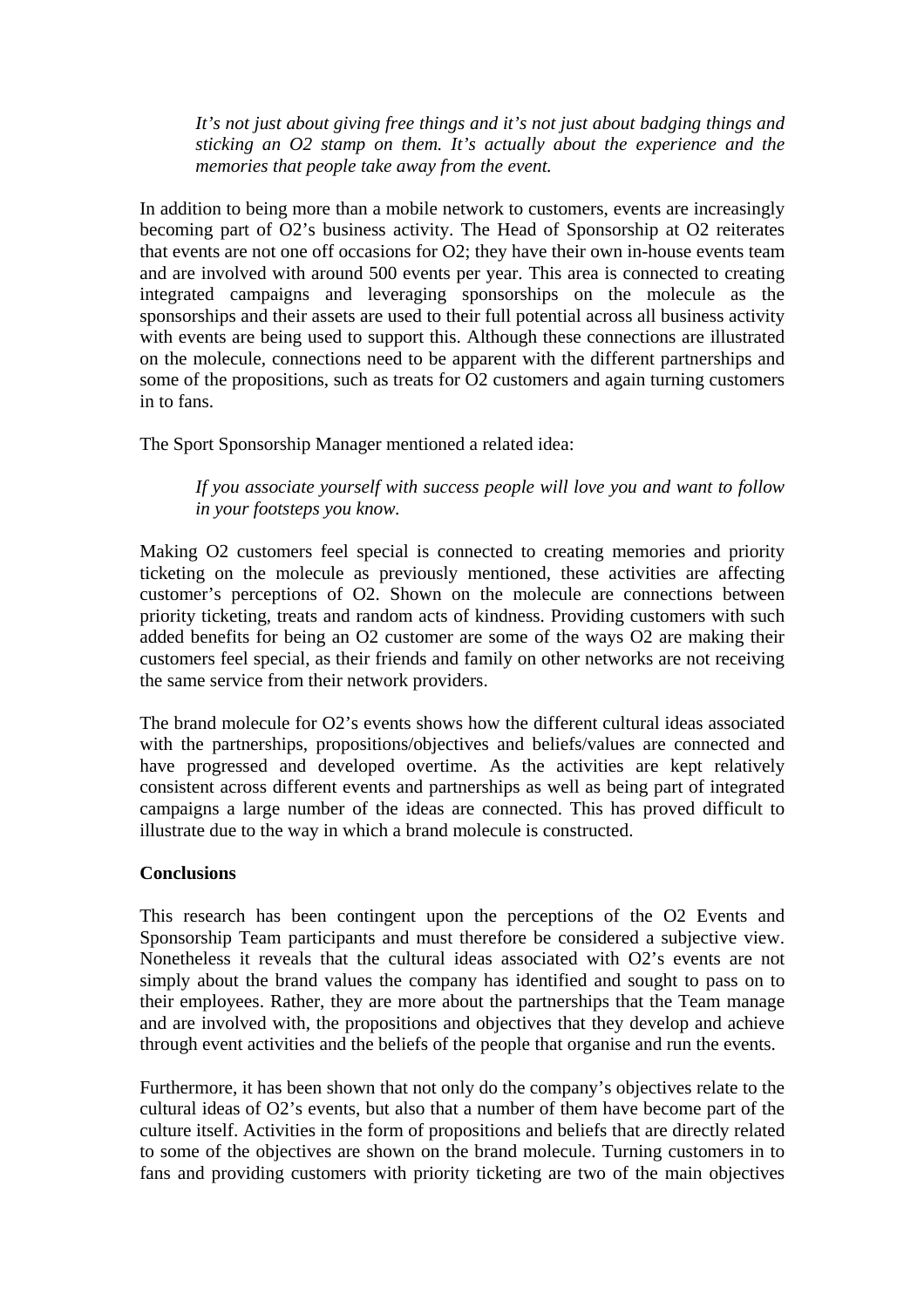that O2 have developed over the past few years and will continue to focus attention on. The molecule shows how three beliefs; leveraging sponsorships, creating memories and making O2 customers feel special are directly associated to the objectives. However due to the difficulty of illustrating a number of connections on the brand molecule these areas are unable to be connected with the partnerships that are directly associated with achieving the objectives.

It is recommended that further research be conducted to determine:

- Whether the same cultural ideas are perceived by O2's customers and partners.
- Whether O2's customers and partners *value* these cultural ideas, which will assist the company in developing events and event activities that customers desire and are credible within the industry.
- Any similarities and contrasting cultural ideas associated to the events of other network providers, to see how events are being used and perceived within the telecommunications industry as a whole.

This research project had several limitations, including the often cited, time and financial constraints. Also, however, as the Events and Sponsorship Team within O2 is relatively small, there had been a limited number of people that could be interviewed. The Sponsorship Manager for The O2 had recently left and a replacement was not yet recruited, therefore reducing the number of available employees. Additionally, due to their heavy workloads, access to the participants was limited to the time scheduled, with a number of participants running late or having to deal with work related issues. Finally, the brand molecule produced is, of course, only a partial molecule of O2, but it does provide a revealing and interesting example of event marketing.

# **Acknowledgements**

The authors would like to acknowledge and thank the O2 Events and Sponsorship Team who willingly shared their time and knowledge to contribute to this research and the reviewers for their insightful comments.

# **References**

Aaker, D.A. (1991). *Managing brand equity: Capitalizing on the value of a brand name.* New York: Free Press.

Allen, J., O'Toole, W., Harris, R. & McDonnell, I. (2008). *Festival and special event management,* (4th ed.). Milton, Queensland: John Wiley and Sons Australia Ltd.

Clark, M., Riley, M., Wilkie, E. & Wood, R.C. (1998). *Researching and writing dissertations in hospitality and tourism.* London: International Thompson Business Press.

Close, A.G., Finney, R.Z., Lacey, R.Z. & Sneath, J. (2006). Engaging the consumer through event marketing: Linking attendees with the sponsor, community, and brand. *Journal of Advertising Research*, *46* (4), 420-433.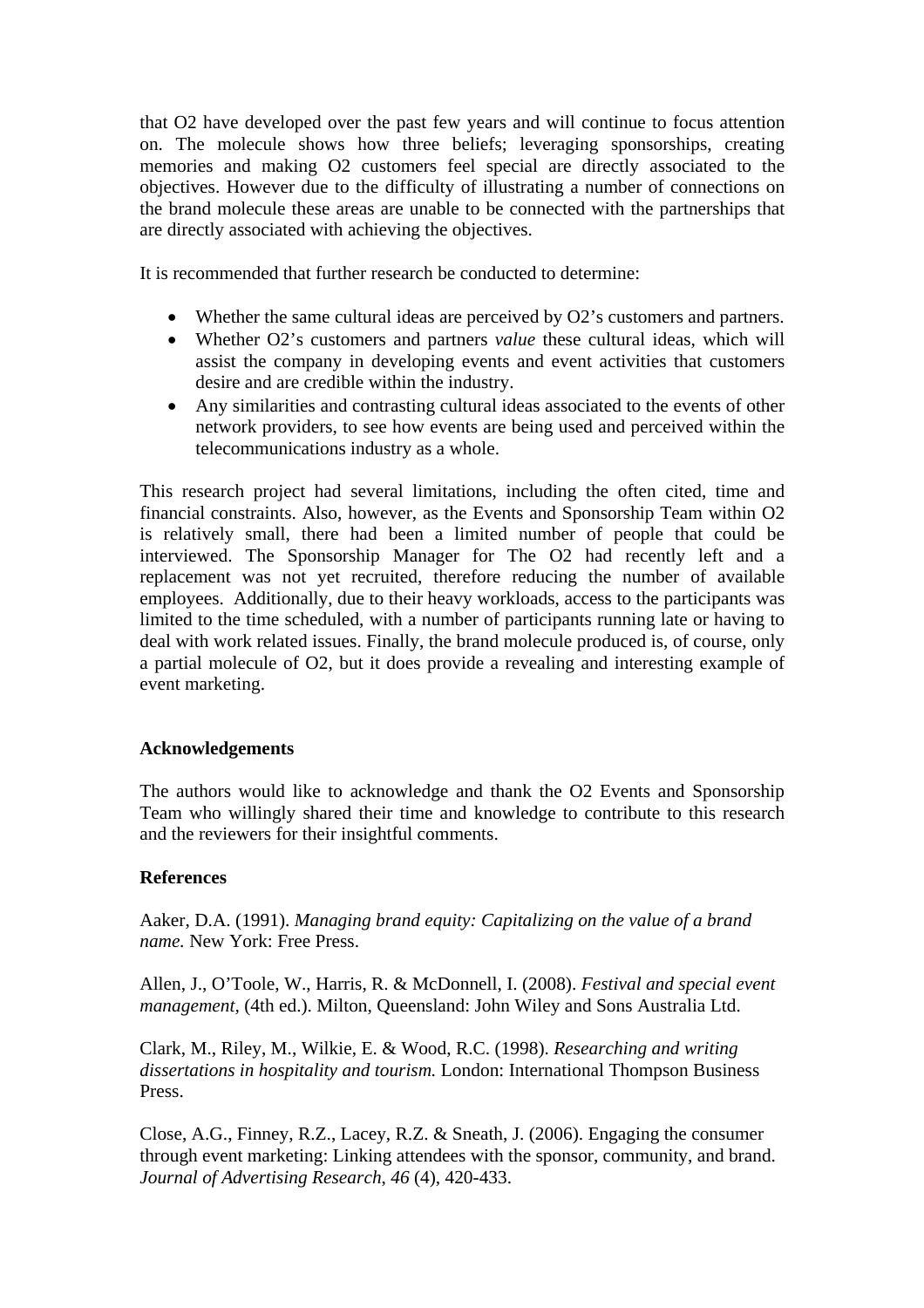Grant, J. (2006). *The brand innovation manifesto: How to build brands, redefine markets & defy conventions.* Chichester: John Wiley & Sons Ltd.

Johnson, G., Scholes, K. and Whittington, R., (2008). *Exploring corporate strategy*  $(8<sup>th</sup>$  ed.). Harlow: Pearson Education Limited.

Mintel International Group Ltd. (2008). *Mobile Phones and Network Providers - UK - November 2008.* Retrieved from: http://academic.mintel.com/sinatra/oxygen\_academic/search\_results/show&/display/i d=227726/display/id=429559.

Murphy, J. (1988). Branding. *Marketing intelligence & planning*, *6* (4), 4-8.

O2. (2008). *About O2.* UK: O2. Retrieved from: http://www.o2.co.uk/abouto2

Pine, B.J. & Gilmore, J.H. (1999). *The experience economy: Work is theatre and every business a stage: Goods and services are no longer enough.* Boston, Mass. Harvard Business School Press.

Pope, N. K. Ll. & Voges, K. E. (2000). The impact of sport sponsorship activities, corporate image, and prior use on consumer purchase intention. *Sport Marketing Quarterly, 9* (2), 96-102.

Pringle, H. & Thompson, M. (1999). *Brand spirit: How cause related marketing builds brands.* Chichester: John Wiley & Sons Ltd.

Schein, E. (1985). *Organizational culture and leadership.* San Francisco: Jossey-Bass.

Schmitt, B.H. (1999). *Experiential marketing: How to get customers to sense, feel, think, act, relate to your company and brands.* New York: The Free Press.

Shimp, T.A. (1993). *Promotion management and marketing communication.* USA: Dryden Press.

Sneath, J. Z., Finney, R.Z. & Close, A.G. (2005) An IMC approach to event marketing: The effects of sponsorship and experience on customer attitudes, *Journal of Advertising Research, 45*(4), 373–381.

#### **Biographical details**

#### **Aimee Goodwin**

Aimee Goodwin graduated with the first cohort of BA Events Management students in the School of Services Management at Bournemouth University. She spent her placement year with O2, the telecommunications company that is the subject of this research and undertook the study for her final year dissertation. She returned to O2 after graduation, but in order to broaden her horizons she is now doing a post graduate qualification in International Business Management in New York whilst working as a HR intern for 12months.